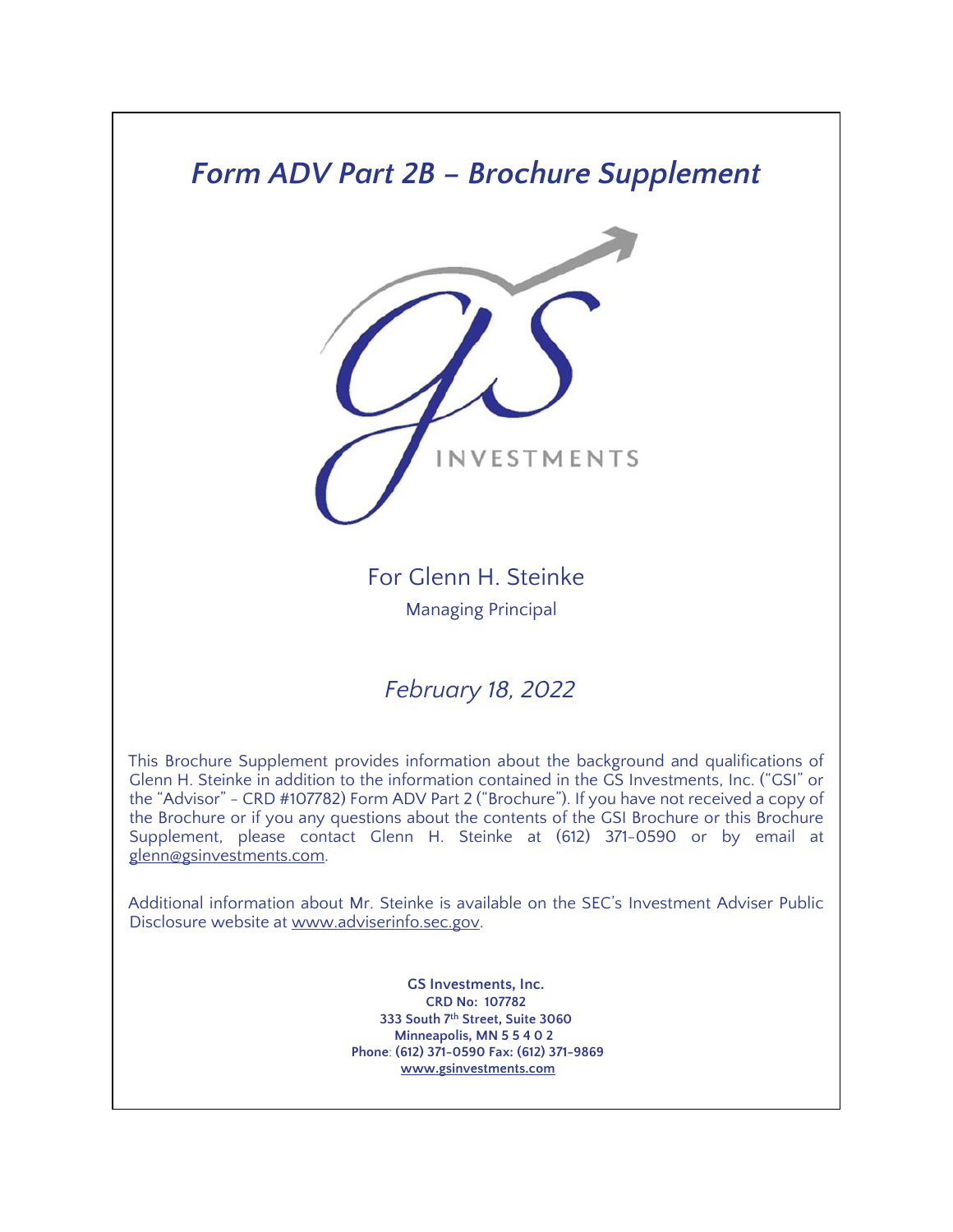## **Item 1 – Summary**

#### **Education and Business Standards**

GS Investments requires that its employees have a bachelor's degree or acceptable work experience that demonstrates an aptitude for investment management or the development of financial strategies.

#### **Professional Degrees, Designations or Certifications**

GS Investments does not require that employees earn additional certifications and credentials. The firm does however, support and encourage its employees to seek additional educational opportunities.

# **Item 2 – Educational Background and Business Experience**

Managing Principal and lead Portfolio Manager, Glenn H. Steinke, brings over 55 years of investment management experience to the business. Mr. Steinke is responsible for the management of personal taxable accounts, IRA accounts, 401(K) and 403(B) plans, pension and profit-sharing plans, foundation and endowment accounts and personal trusts.

Previous capacities include Vice President and Senior Investment Officer with a major pension fund (\$1.8 billion under management) and Senior Vice President with a major Minneapolis-based financial institution (\$3 billion under management).

Mr. Steinke earned a BA in Business Administration in 1957 from The University of **Minnesota** 

In addition, Mr. Steinke received his Charted Financial Analyst ("CFA") certification in 1968.

Mr. Steinke has also completed numerous investment workshops at the Universities of Virginia and Harvard.

Additional information regarding Mr. Steinke's employment history is included below.

| Managing Principal - GS Investments, Inc.                              | 6/93 to Present |
|------------------------------------------------------------------------|-----------------|
| Senior Investment Officer - ELCA Board of Pensions                     | 10/87 to 10/89  |
| Senior Vice President - Norwest Investment Management, Minneapolis, MN | 1/86 to 10/87   |
| Vice President - Norwest Bank, NA, Minneapolis, MN                     | 1/69 to 1/86    |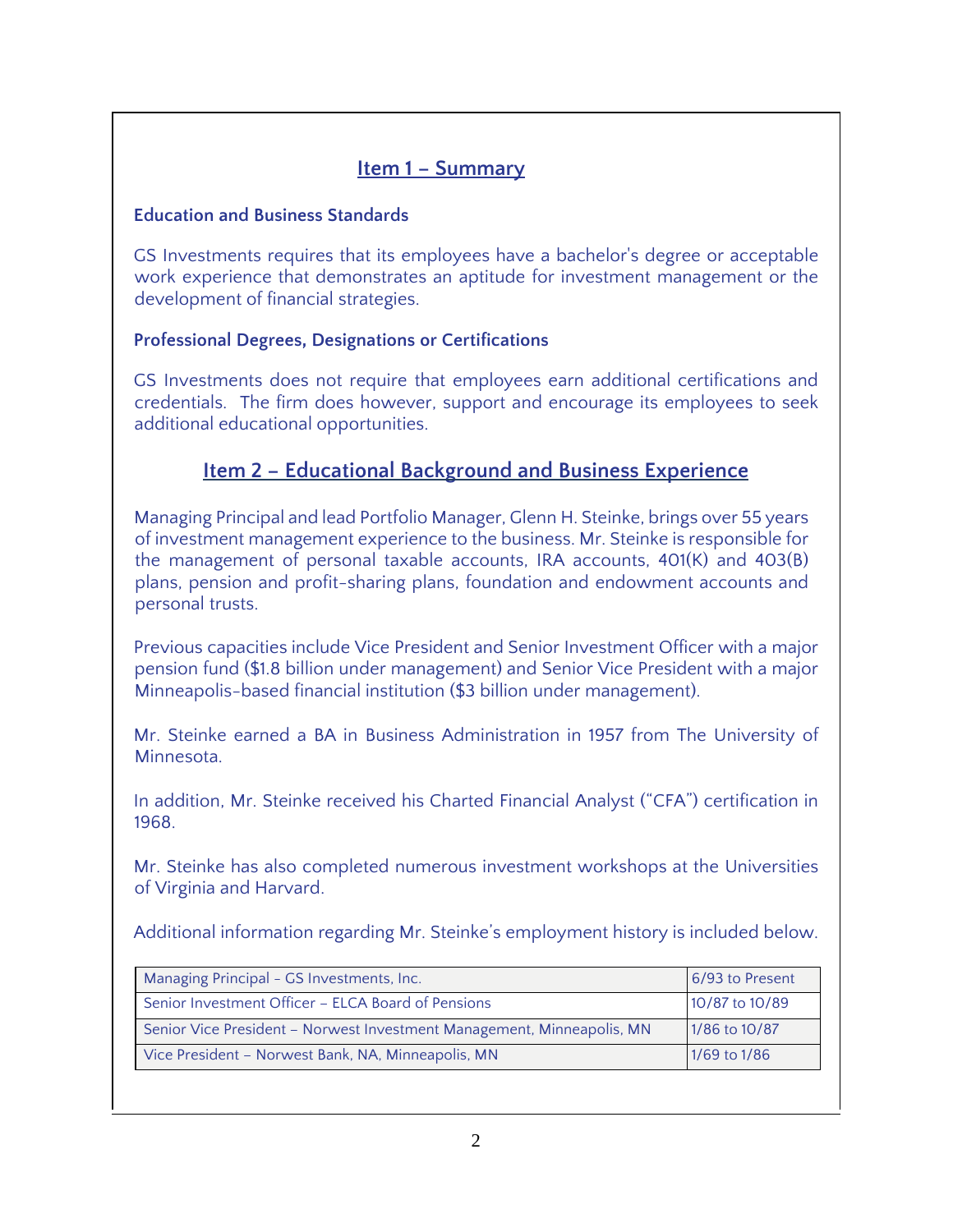# **Item 3 – Disciplinary Information**

There are no legal, civil or disciplinary events to disclose regarding Mr. Steinke. Mr. Steinke has never been involved in any regulatory, civil or criminal action. Additionally, there have been no client complaints, lawsuits, arbitration claims or administrative proceedings against Mr. Steinke.

Securities laws require an advisor to disclose any instances where the advisor or its advisory persons have been found liable in a legal, regulatory, civil or arbitration matter that alleges violation of securities and other statutes; fraud; false statements or omissions; theft, embezzlement or wrongful taking of property; bribery, forgery, counterfeiting, or extortion; and/or dishonest, unfair or unethical practices. As previously noted, there are no legal, civil or disciplinary events to disclose regarding Mr. Steinke.

GS Investments does encourage its current and prospective clients to independently view the background of Mr. Steinke on the Investment Adviser Public Disclosure website at www.adviserinfo.sec.gov.

### **Item 4 – Other Business Activities**

Disclosure on Outside Business Activities is provided in Form ADV Part 2A Item 10 – Other Financial Industry Activities and Affiliations above. These Outside Business Activities do not create a material conflict of interest with clients of the Firm.

Mr. Steinke is also involved with the following organizations:

*Former President* - Twin Cities Society of Securities Analysts

### **Item 5 – Additional Compensation**

As disclosed in Form ADV Part 2A Item 5, Mr. Steinke receives no commissions, bonuses or other compensation based on the sale of securities or other investment products.

### **Item 6 – Supervision**

Mr. Steinke serves as a Managing Principal with GS Investments. Mr. Steinke can be reached at (612) 371-0590 or via email at glenn@gsinvestments.com.

GS Investments has implemented a Code of Ethics and internal compliance procedures helping each employee meet their fiduciary obligations to clients of the Firm. Further,